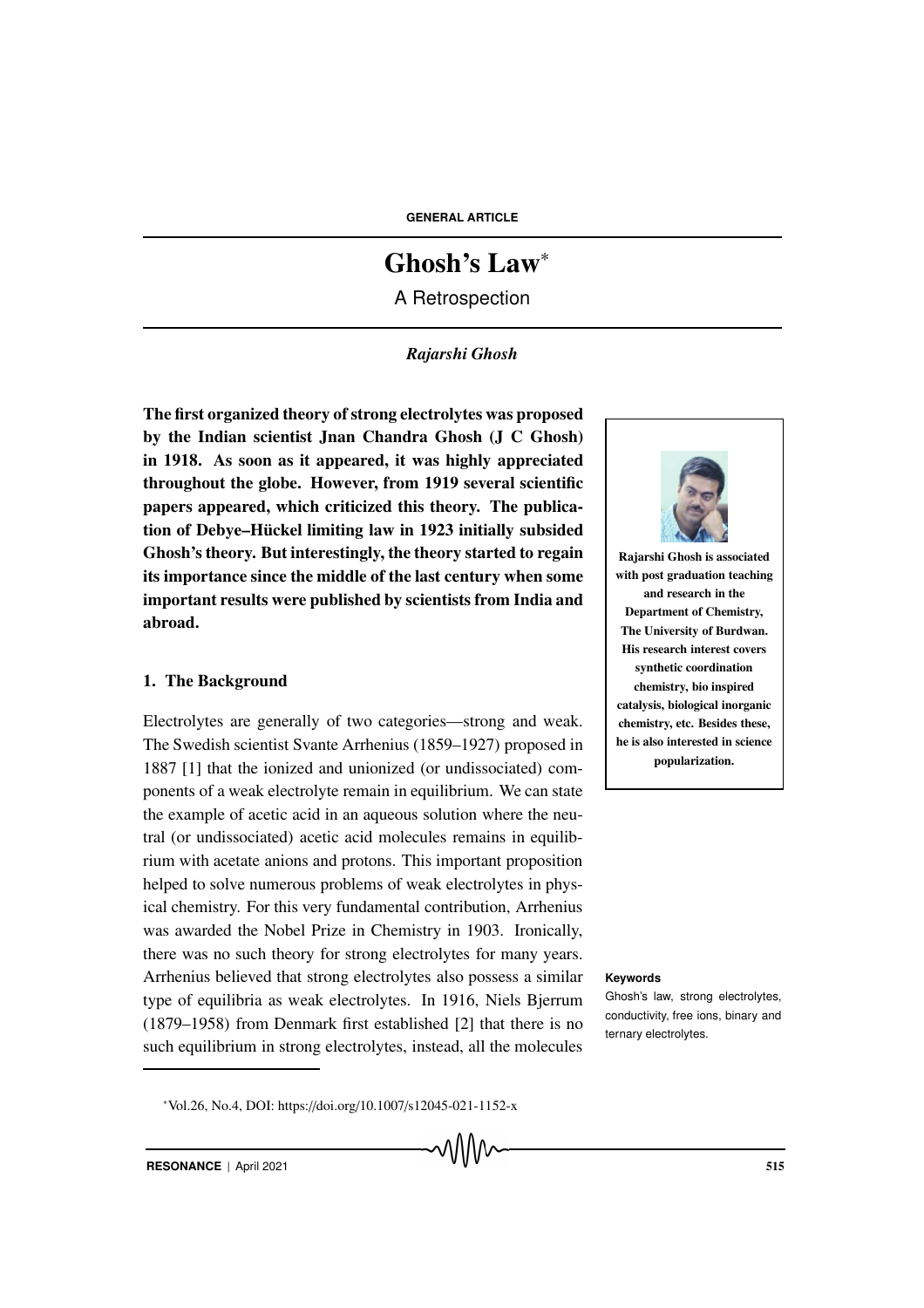are completely dissociated there.

#### 2. Ghosh's Law

After he retired from government service at Presidency College, Calcutta, Acharya Prafulla Chandra Rây (P C Rây) joined the newly founded Chemistry Department of Rajabazar Science College (Calcutta University) as the first Palit Professor (the post was constituted with the generous donation of Sir Tarak Nath Palit) in October 1916 [3]. Jnan Chandra Ghosh (J C Ghosh), who was a student of Acharya Rây at Presidency College, joined the department as the Assistant to Palit Professor after the completion of his postgraduation [4]. J C Ghosh was next appointed as a chemistry lecturer in the same university in 1917 [4]. Joining the Chemistry Department, J C Ghosh was involved in the problem of strong electrolytes, which was, in fact, a burning issue in those days. In 1918, he published four consecutive scientific papers of fundamental importance [5] regarding the abnormalities of strong electrolytes. He proposed that a certain fraction of the ions of strong electrolytes in solution move freely, whereas, another portion of ions are fixed at definite points in the same way as the ions in solid lattices remain. He also proposed that in binary and ternary (strong) electrolytes, the ions are arranged as simple cubic and fluorspar  $(CaF<sub>2</sub>)$  lattice, respectively. The free-moving ions are responsible for conductance in the solution. J C Ghosh deduced a cube-root equation using which the number of free ions (which conduct electricity in the solution) in a particular dilution can be calculated. Two separate equations were derived. One for binary and another for ternary electrolytes. For binary electrolyte, Ghosh deduced

$$
2RT \log_e \frac{\mu_{\infty}}{\mu_v} = \frac{NE^2 \cdot \sqrt[3]{2N}}{D \cdot \sqrt[3]{V}}.
$$
 (1)

For ternary electrolyte it is

J C Ghosh proposed that a certain fraction of the ions of strong electrolytes in solution move freely, whereas, another portion of ions are fixed at definite points in the same way as the ions in solid lattices remain.

**EXECUTE:** The RESONANCE | April 2021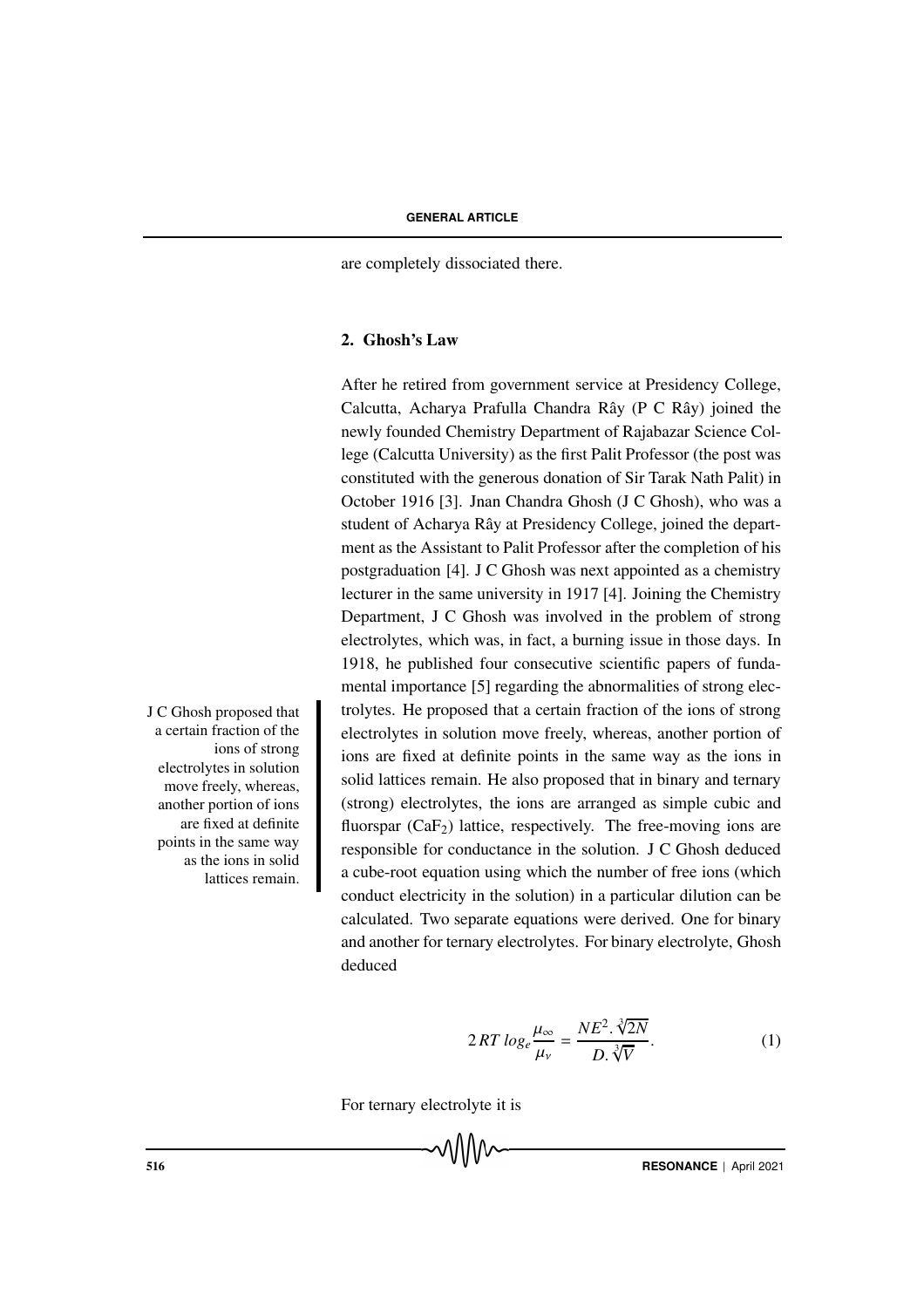$$
2RT \log_e \frac{\mu_\infty}{\mu_v} = \frac{3NE^2.2. \sqrt[3]{2N}}{D. \sqrt{3} \sqrt[3]{V}}.
$$
 (2)

Here  $R =$  universal gas constant,  $T =$  temperature in absolute scale,  $\mu_{\infty}$  = The number of free conducting ions at infinite dilution,  $\mu_{\nu}$  = The number of free conducting ions at any dilution,  $N =$  Avogadro's number,  $E =$  charge on an ion (in esu unit),  $D =$ dielectric constant of the solvent,  $V =$  Volume in cubic centimeter containing one gram-molecule.

This is Ghosh's law or Ghosh's theory of electrolytic solutions, which was appreciated by almost all the then great scientific minds across globe. The number of free ions in a solution  $(\mu_{\nu})$  is di-<br>The number of free ions rectly proportional to the solution conductivity and can be estimated using conductivity data. These experimentally determined values are correlated theoretically by the equations deduced by Ghosh. The experimentally determined  $\mu<sub>v</sub>$  values were compared and were well-correlated with the proposed theory for different binary and ternary ionic salts. So how does the conductivities of strong electrolytes vary with dilution is the subject of Ghosh's law. Regarding this fundamental contribution of J C Ghosh, Acharya P C Rây recorded [6], "As I may compare great things with small, the formulation of "Ghosh's law" has a similar history behind it. Deprived of the use of apparatus he shut himself up in his room in the College of Science with volumes of *Zeitschrift für Physikalishe Chemie* and other Journals of Physical Chemistry scattered about him, he tabulated the enormous data on "conductivity" accumulated in their pages and by a sort of happy sagacious intuition as it were arrived at the equations which at once excited the attention and admiration of the scientific world.".

# 3. Line of Criticism

Ghosh's law was first questioned by the British chemist J R Partington [7] in 1919. Before criticizing the law, Partington highly praised J C Ghosh by stating [8], "Whilst the present communication was in course of preparation, a series of very interesting pain a solution  $(\mu_{\nu})$  is directly proportional to the solution conductivity and can be estimated using conductivity data. These experimentally determined values are correlated theoretically by the equations deduced by Ghosh.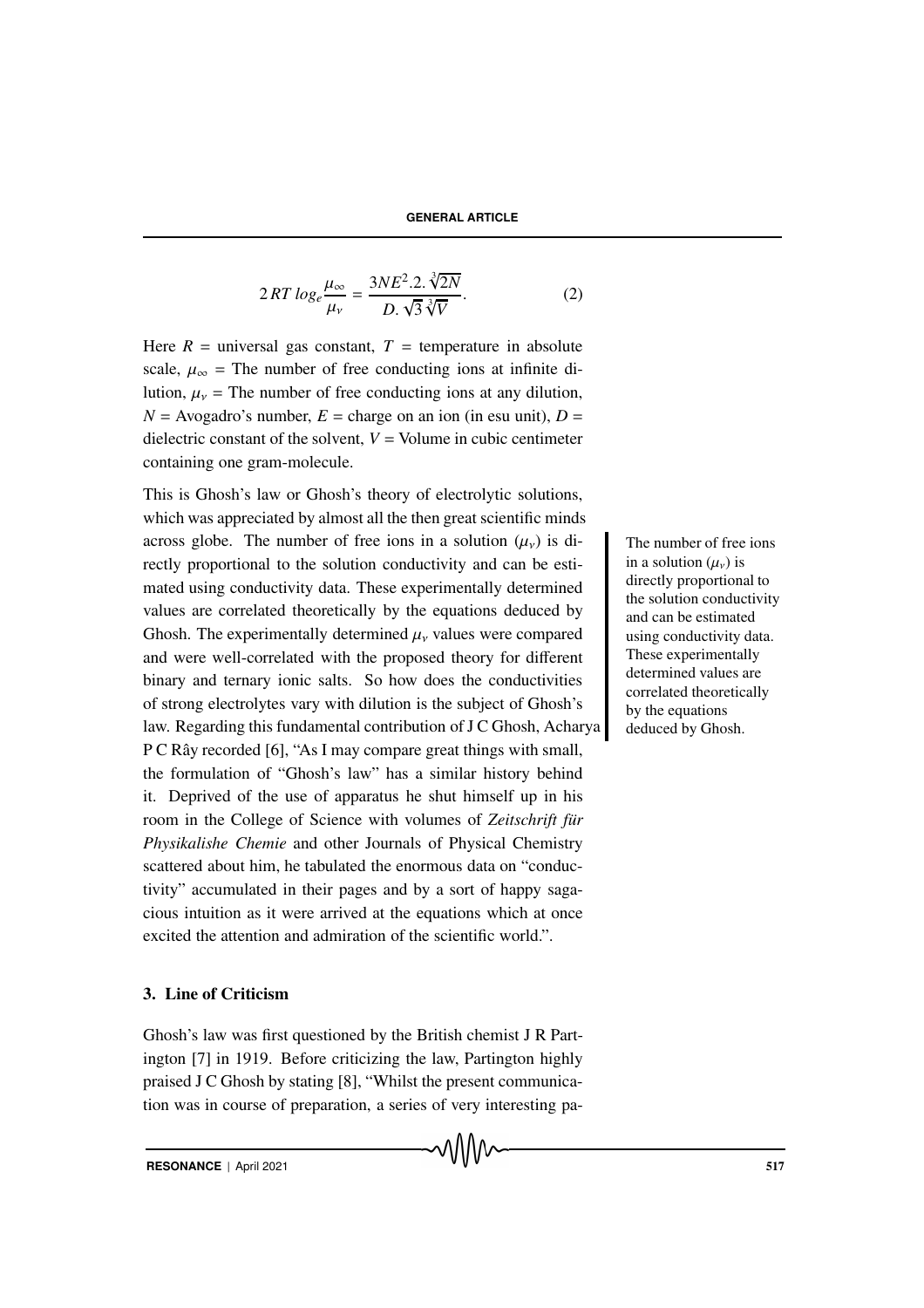pers on the dilution law appeared, in which the problem is treated from a novel standpoint." Partington expressed the equation of Ghosh law as [9]:

$$
2RT \log_e \frac{\Lambda_{\infty}}{\Lambda_{\nu}} = \frac{NE^2 \cdot \sqrt[3]{2N}}{D \cdot \sqrt[3]{V}}.
$$
 (3)

where  $\Lambda_{\infty}$  and  $\Lambda_V$  are equivalent conductances of the solution at infinite dilution and at any dilution *v*, respectively. As  $\frac{\Delta_v}{\Delta_{\infty}}$ , by definition, is equal to degree of dissociation  $(\alpha)$  of the electrolyte, so the above equation takes the form

$$
2RT \log_e \frac{1}{\alpha} = \frac{NE^2 \cdot \sqrt[3]{2N}}{D \cdot \sqrt[3]{V}}.
$$
 (4)

If  $\alpha$  is same for same electrolyte in different solvents at same temperature (as J C Ghosh considered) then the above equation reduces to:

$$
D_1 \sqrt[3]{V}_1 = D_2 \sqrt[3]{V}_2 = \dots \tag{5}
$$

Moreover, Partington pointed out the following shortcomings of Ghosh's law (i) the chemical affinity between the ions in addition to the electrostatic forces should be considered, (ii) the range of dilutions used was too small, (iii) equation (5) is identical with that deduced by Walden, (iv) the assumption that some electrolytes, usually regarded as binary, are really ternary in nonaqueous solvents.

In the same year, Ghosh replied to some of the queries raised by Partington [10]. Those are (i) there were some arithmetic errors in Partington's calculation, (ii) there was a confusion between molar and equivalent dilution. The calculation of  $\alpha$  from Ghosh's theory using molar dilution is compared with the  $\alpha$  using corresponding equivalent dilution, (iii) Partington's data for the conductance of HCl in EtOH agrees well with the calculation provided by Ghosh.

In a note added to this paper [11], Dr Partington wrote, "My chief objection to Mr Ghosh's treatment of the data for non-aqueous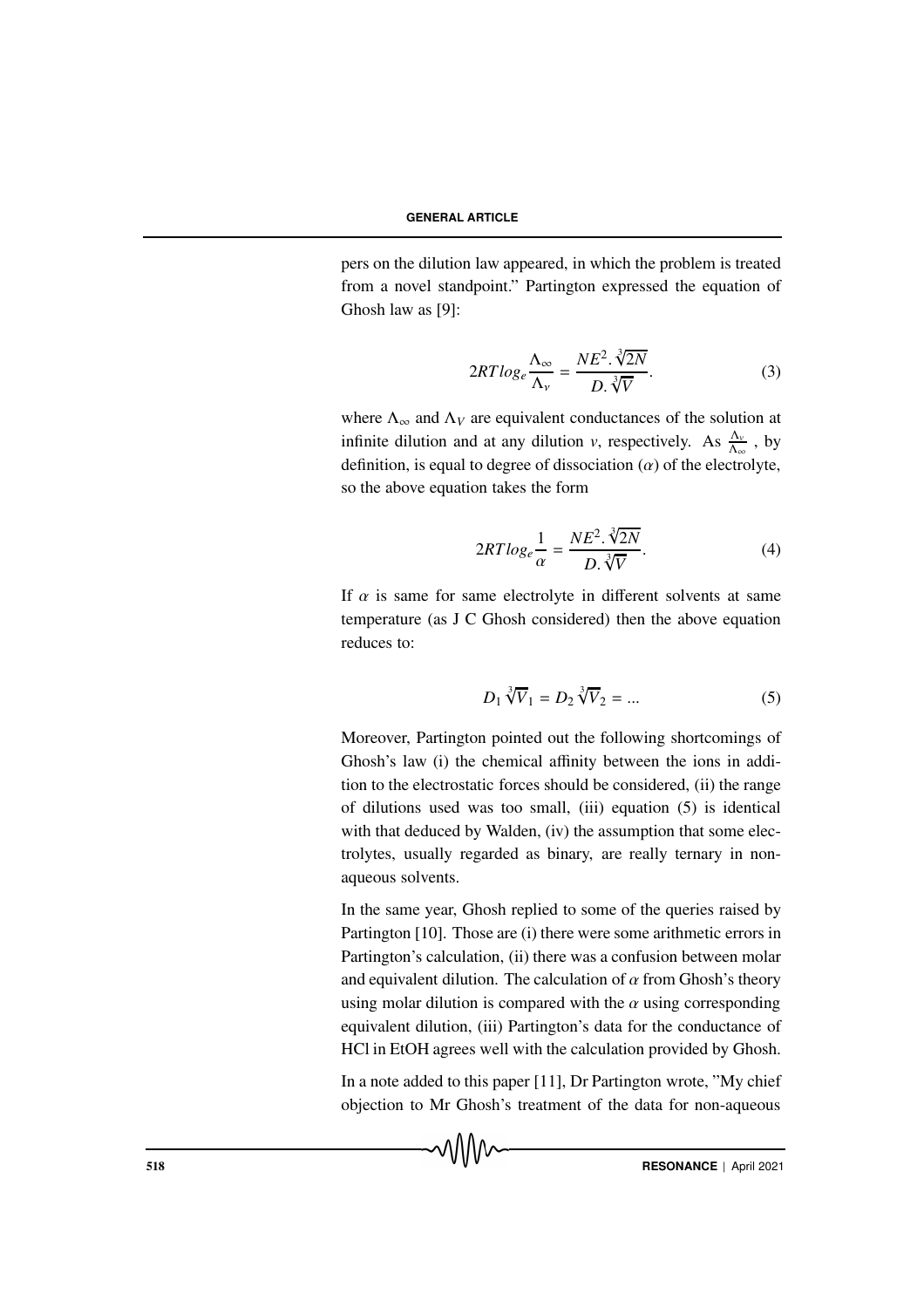solvents is the perfectly arbitrary way in which he assumes the electrolyte to be binary or ternary, as the case may be, in different solvents. He has not offered any explanation of this procedure." In the following years, few more criticisms appeared against Ghosh's law [12].

In 1923, Peter J Debye and E Hückel published their famous limiting law for dilute solutions of strong electrolyte [13]. Their proposed equation goes as

$$
\log \gamma_{\pm} = -A z_{+} z_{-} \sqrt{I}.
$$
 (*I* = ionic strength)

This theory diminished the value of Ghosh's law for the time being. The above stated Debye–Hückel theory which is basically a square-root law also had limitation. This was applicable up to ∼ 0.001 (*N*) concentration [14].

# 4. Present Status

In 1964, Desnoyers and Conway first supported the lattice model In 1964, Desnoyers and of Ghosh [15], and stated that the properties of strong electrolytes at higher concentration follows a cube-root law. L W Bahe similarly supported Ghosh's theory in 1972 [16]. In the 1980s, Prof. Bhupendra Nath Ghosh (interestingly, he was the younger brother of Jnan Chandra Ghosh) of Calcutta University's Chemistry Department published a series of papers [17] where he modified the Debye–Hückel law and suggested that at moderately higher concentration of strong electrolyte, the cube-root law is followed. His work was also supportive of the lattice model of J C Ghosh. More recently, this idea of lattice or pseudolattice model is found to be pertinent [18] for electrolytic solutions.

#### 5. Jnan Chandra Ghosh: A Brief Life-sketch

Jnan Chandra Ghosh was born on 4th September 1893, in Purulia of undivided Bengal (now West Bengal), though their native home was in Hooghly district [19]. After completion of his gradConway first supported the lattice model of Ghosh, and stated that the properties of strong electrolytes at higher concentration follows a cube-root law. L W Bahe similarly supported Ghosh's theory in 1972.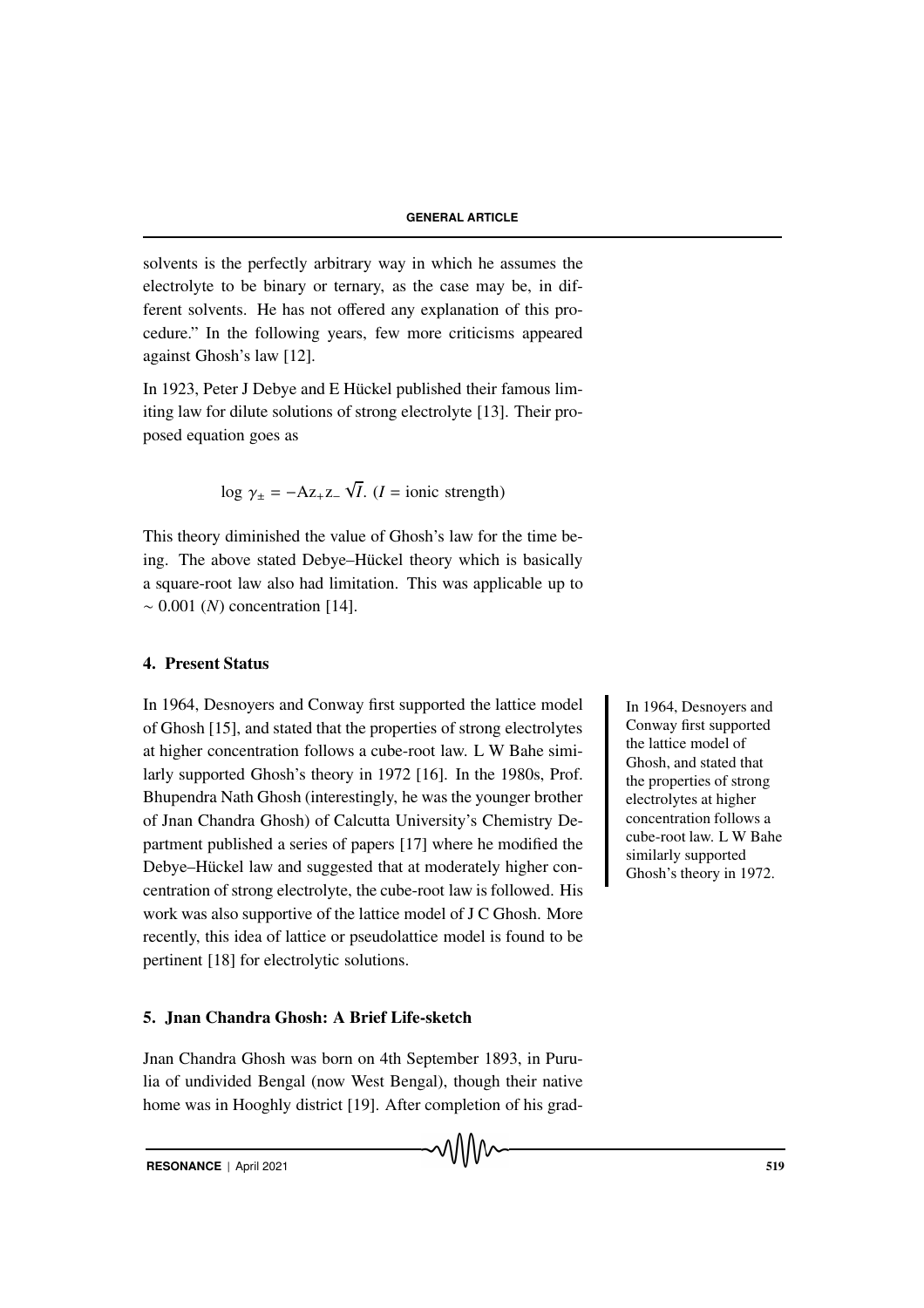#### **GENERAL ARTICLE**

uation and postgraduation in chemistry from Presidency College, Kolkata, he joined the Chemistry Department of Calcutta University as a lecturer in 1917. In 1919, Jnan Chandra was awarded the Tarak Nath Palit scholarship and moved to the University College of London to work under Prof. F G Donnan, FRS [19]. Returning from abroad, Jnan Chandra joined the newly established Dacca University (presently University of Dhaka, Bangladesh) as the Professor and first Head of the Department of Chemistry in 1921. In 1939, he left Dacca to join the Indian Institute of Science (IISc), Bengaluru, as Director in succession to Sir C V Raman [19]. In 1950, he was nominated as the Director of the proposed Indian Institute of Technology (IIT), Kharagpur. He left IIT in 1954 to take up the vice-chancellorship of Calcutta University. In the year 1959, he passed away. Besides, his monumental work on strong electrolytes, he did a lot of significant work on photochemistry, catalysis, etc. Moreover, his magnificent role in formulating modern education policies in the post-independent country will be remembered with extreme gratitude forever.

### 6. Conclusion

Ghosh's cube-root law, particularly the lattice model of the strong electrolytes, has gained much credibility. Ghosh's theory of strong electrolytes was supposed to lose its importance after the publication of Debye–Hückel limiting law in 1923. But since the middle of the last century, it has been revived after the publication of several important solution chemistry data by scientists from India and abroad. Ghosh's cube-root law, particularly the lattice model of the strong electrolytes, has gained much credibility. The theory which "once excited the attention and admiration of the scientific world" [6] is again approaching the centre of attraction of physical chemists across the globe, and being Indian, we could be proud of that.

#### Suggested Reading

[1] S Arrhenius, Über die dissociation der in wasser gelösten stoffe, *Z Phys Chem.*, Vol.1, p.631, 1887 (in German).

520 **RESONANCE** | April 2021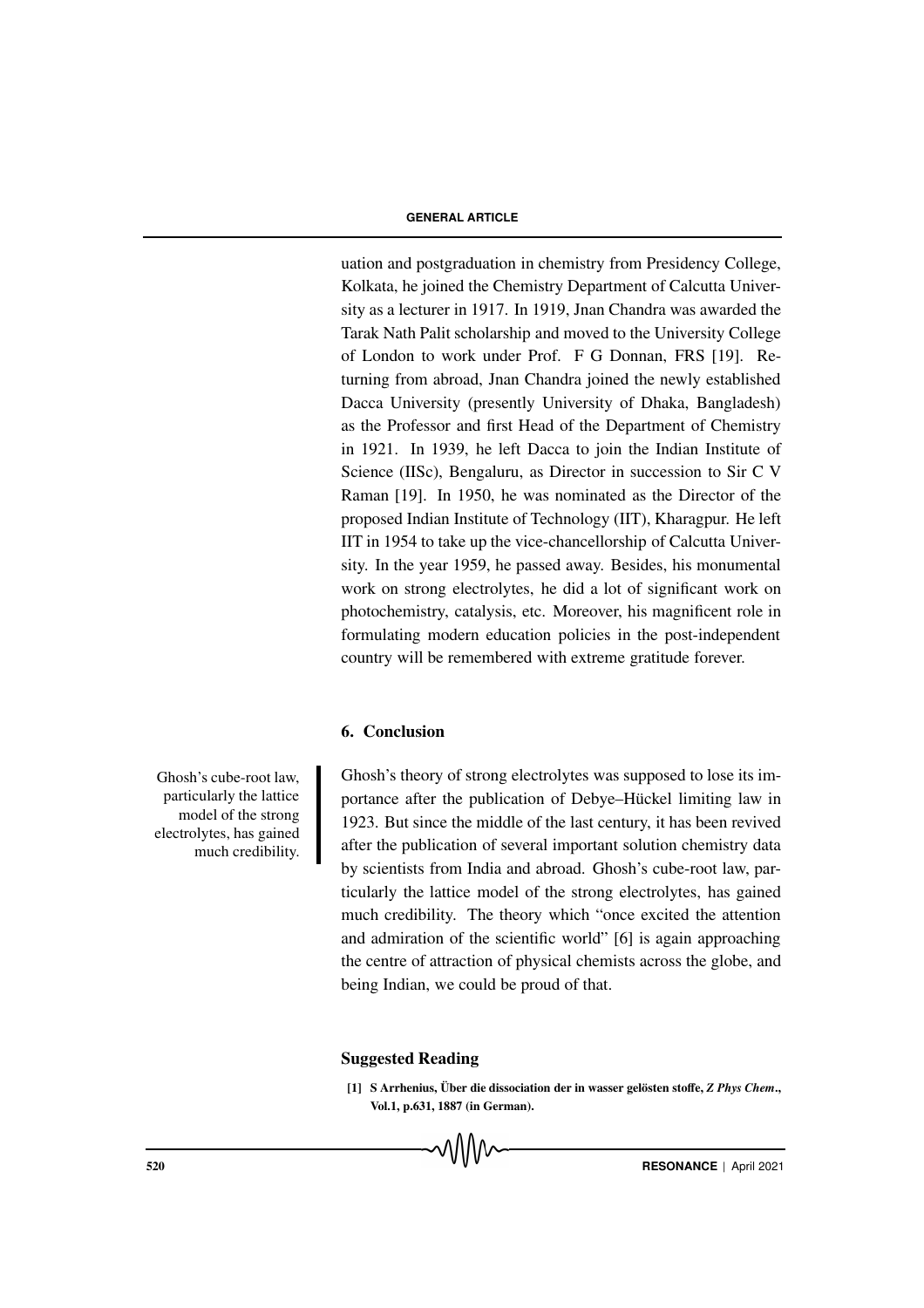- [2] N Bjerrum, The dissociation of strong electrolytes, Niels Bjerrum: selected papers, p.58, 1949 (Paper read by Niels Bjerrum at 16th Scandinavian Scientist Meeting in Oslo, July 1916).
- [3] P C Rây, *Life and Experiences of a Bengali Chemist*, The Asiatic Society, Kolkata, p.196 (first publication: 1932), 1996.
- [4] Jnan Chandra Ghosh by J N Mukherjee, *Biographical Memoirs*, Indian National Science Academy, Vol.1 (year of demise: 1959), pp.33–34.
- [5] (a) J C Ghosh, The abnormality of strong electrolytes. Part I. Electrical conductivity of aqueous salt solutions, *Chem Soc J*., Vol.113, pp.449–458, 1918; (b) J C Ghosh, The abnormality of strong electrolytes. Part II. Electrical conductivity of non-aqueous solutions, *Chem Soc J*., Vol.113, pp.627–638, 1918; (c) J C Ghosh, The abnormality of strong electrolytes. Part III. The osmotic pressure of salt solutions and equilibrium between electrolytes, *Chem Soc J*., Vol.113, pp.707–715, 1918; (d) J C Ghosh, The electrical conductivity of acids and bases in aqueous solutions, *Chem Soc J*., Vol.113, pp.790–799, 1918.
- [6] P C Rây, *Life and Experiences of a Bengali Chemist*, The Asiatic Society, Kolkata, p.197 (first publication: 1932), 1996.
- [7] J R Partington, Some recent investigations on dilution law, *Trans Faraday Soc*., Vol.15, pp.98–121, 1919.
- [8] J R Partington, Some recent investigations on dilution law, *Trans Faraday Soc*., Vol.15, p.110, 1919.
- [9] J R Partington, Some recent investigations on dilution law, *Trans Faraday Soc*., Vol.15, p. 111, 1919.
- [10] J C Ghosh, Abnormality of strong electrolytes, *Trans Faraday Soc*., Vol.15, pp.154–163, 1919.
- [11] J C Ghosh, Abnormality of strong electrolytes, *Trans Faraday Soc*., Vol.15, p.163, 1919.
- [12] (a) G N Lewis and M Randall, The activity coefficient of strong electrolyte, *J Am Chem Soc*., Vol.43, pp.1112–1154, 1921; (b) C A Kraus, Ghosh's theory of electrolytic solution, *J Am Chem Soc*., Vol.43, pp.2514–2528, 1921; (c) J Kendall, The abnormality of strong electrolytes and the ionisation theory of Ghosh, *J Am Chem Soc*., Vol.44, pp.717–738, 1922.
- [13] (a) P J Debye and E Hückel, Zur theorie der elektrolyte I. Gefrierpunktserniedrigung und verwandte erscheinungen, *Phys Z*., Vol.24, p.305, 1923; (b) P J Debye and E Hückel, Zur theorie der elektrolyte II. Das grenzgesetz für die elektrische leitfähigkeit, Phys Z., Vol.24, p.305, 1923.
- [14] A Rakshit and S P Moulik, One hundred years of Ghosh's strong electrolyte theory, *J Surface Sci Technol*., Vol.34, p.4, 2018.
- [15] J E Desnoyers and B E Conway, Activity coefficients of electrolytes at intermediate concentrations and the "cube-root" law, *J Phys Chem*., Vol.68, pp.2305– 2311, 1964.
- [16] L W Bahe, Structure of concentrated solution of electrolytes, Field-dielectricgradient forces and energies, *J Phys Chem*., Vol.76, pp.1062–1071, 1972.
- [17] Prof Bhupendra Nath Ghosh's papers cited in A Rakshit and S P Moulik, One hundred years of Ghosh's strong electrolyte theory, *J Surface Sci Technol*., Vol.34, p.1–6, 2018.